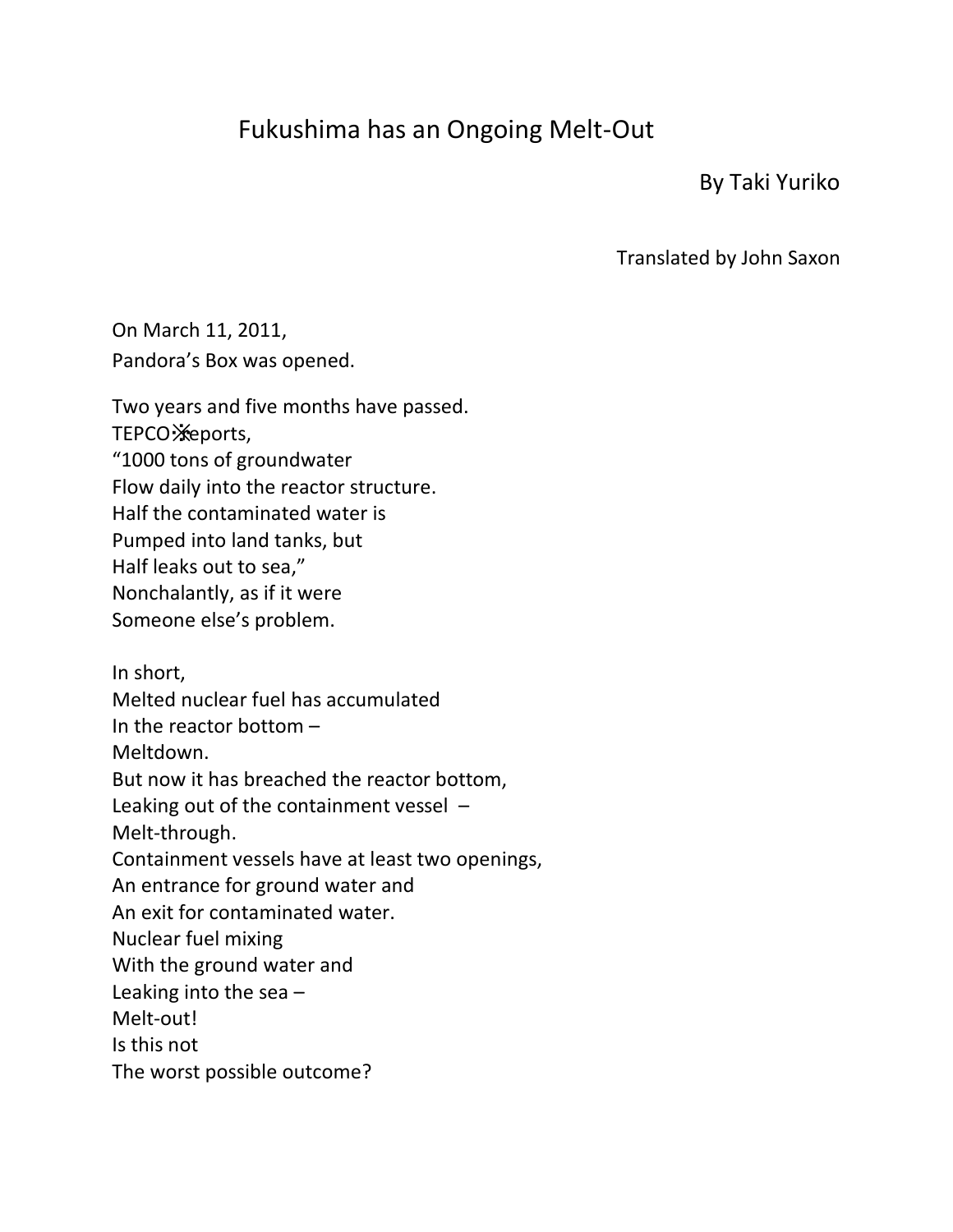But they deliberately hide the danger, Removing key terms from their reports. With the kind of disaster

Never seen in human history and Imagined only in movies, Why is there no clear admission?

The Japanese government says it can retire these plants within forty years. But only if robots can be developed in ten years To replace the human workers And determine where the problem is Inside the highly radioactive reactor.

"Where the problem is?!" It's the "hole" through which the Melted nuclear fuel is leaking! Why don't they SAY THAT?!

I'm done listening. Forget about our government's losing face. SOS the world's scientists and engineers!

Every day 3000-plus temporary workers must Dash headlong into The ultra-radioactive core, Then rush back out Within five minutes. Once they reach 100 msv, They're fired and replaced.

Without the reactor housing roof, Fallout enters the atmosphere directly. But this has long been the case; It no longer makes the news.